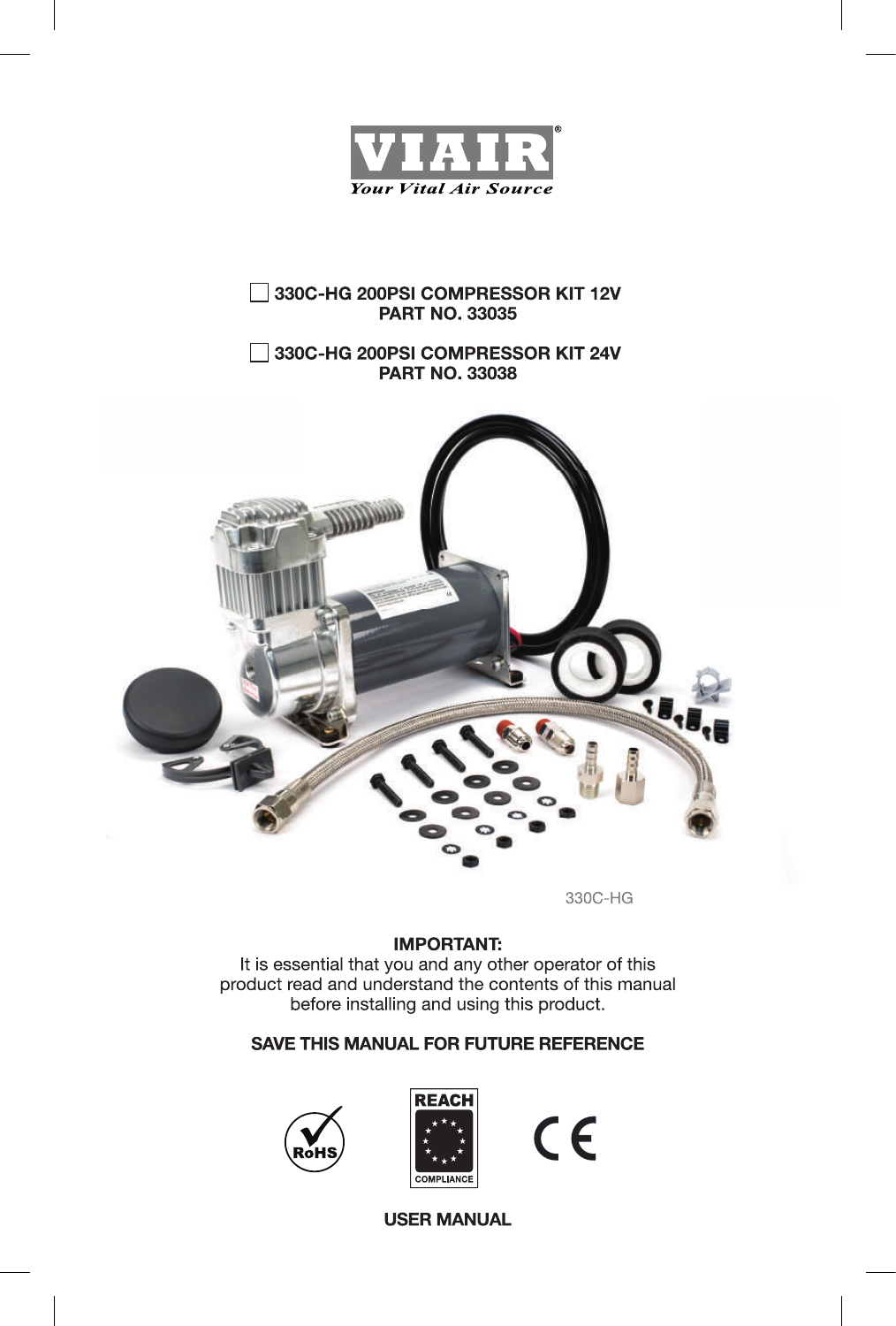# **IMPORTANT SAFETY INSTRUCTIONS**

**CAUTION** - To reduce risk of electrical shock or electrocution:

- Do not disassemble. Do not attempt repairs or modifications. Refer to qualified service agencies for all service and repairs.
- Do not use this product in an area where it can fall or be pulled into water or other liquids.
- Do not reach for this product if it has fallen into liquid.
- Use this compressor with 12-volt or 24-volt DC systems only.
- This product should not be left unattended during use.

#### **WARNING - To prevent injuries:**

- Never allow children to operate this compressor. Close supervision is necessary when this compressor is being used near children.
- This compressor will become very hot during and immediately after use. Do not touch any part of this compressor with bare hands other than the ON/OFF switch during and immediately after use.
- Do not use this product near flames or explosive materials or where aerosol products are being used.
- Do not operate this product where oxygen is being administered.
- Do not pump anything other than atmospheric air.
- Never use this product while sleepy or drowsy.
- Do not use any tools or attachments without first determining maximum air pressure for that tool or attachment.
- Never point any air nozzle or air sprayer toward another person or any part of the body.
- This air compressor is equipped with an Automatic Reset Thermal Protector, and can automatically restart after the thermal protector resets. Always cut off power source when thermal protector becomes activated.
- Wear safety glasses or goggles when operating this product.
- Use only in well ventilated areas.

# **INSTALLATION**

Please read and follow the Installation Instructions carefully to avoid injury or damage to the compressor and your vehicle.

Each air compressor has been carefully produced and packaged. Before installation, please familiarize yourself with Installation Parts List (Fig. 1) of this manual.

#### **Guidelines for Selecting Mounting Location:**

The selection of proper mounting location for your air compressor will help ensure a long and trouble free compressor service life. Please note the following guidelines:

- 1. Select a FLAT, UPRIGHT AND SECURE location where the compressor can be mounted.
- 2. To maximize air compressor performance, locate compressor as CLOSE TO THE BATTERY as possible so that length of positive lead wire required is at a minimum.
- 3. Choose mounting location that is as cool as possible and AWAY FROM HEAT SOURCES. The cooler the ambient temperature, the less chance the compressor will overheat.
- 4. This compressor is moisture & splash resistant, but NOT WATERPROOF. Do not mount
- compressor in locations where the unit is likely to come in contact with water.
- 5. For compressors with remote filter mounting, select compressor's mounting location where air line can be routed from compressor air inlet to remote inlet air filter. Make sure Remote Inlet Air Filters are located in dry locations, away from water sources.
- 6. Select compressor's mounting location where the leader hose bracket can be mounted to secure the stainless steel braided leader hose.
- 7. If it is necessary to mount the air compressor further away from the battery, such as inside your vehicle or in the bed of your pickup, use a larger gauge positive lead wire for remote installation.
- 8. Do not mount compressor near areas where flammable liquids are stored.
- 9. Use thread sealant for proper fitting installation. Thread tape is not recommended.

# Properly sealed, recommended torque is 12 to 15 ft. lbs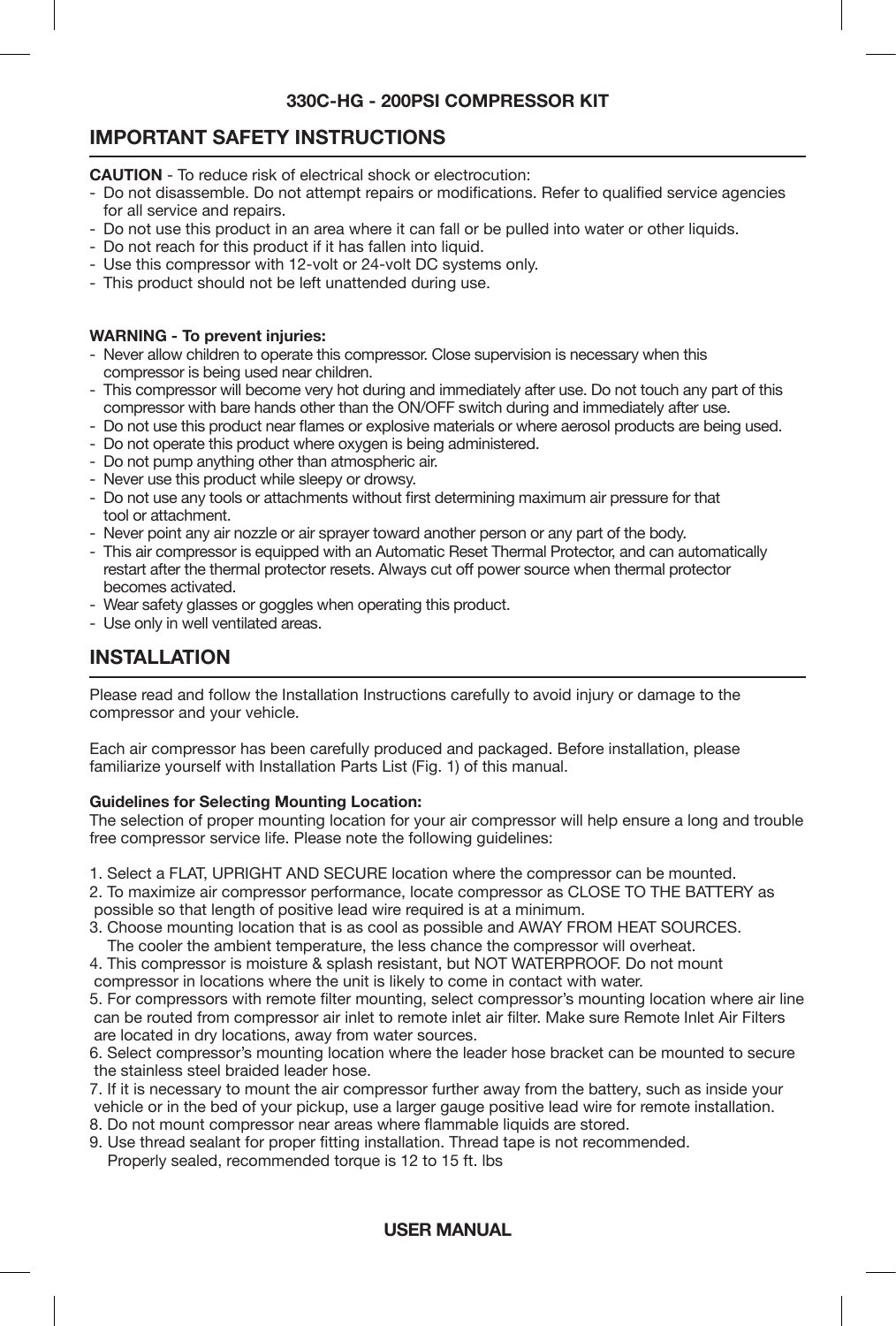# **MOUNTING AND WIRING**

- 1. Disconnect ground cable from 12- or 24-volt power source.<br>2. Temporarily position the air compressor in the location when
- 2. Temporarily position the air compressor in the location where it will be mounted.<br>3. Boute ground wire to the negative post of the battery or to an appropriate group.
- 3. Route ground wire to the negative post of the battery or to an appropriate grounding point and cut ground wire to length as needed.
- 4. Mount air compressor with the four sets of bolts, nuts, washers, and locking washers provided. (See Mounting Instructions) Use of thread sealant is recommended.
- 5. This air compressor comes with a Heavy Duty Heat Resistant Stainless Steel Leader Hose. The leader hose is designed to prolong the life of your air line. Follow the direction on the leader hose packaging for installation.
- 6. Select proper location to mount leader hose with hose bracket provided. Avoid locations where leader hose may become tangled with wires and other hoses.
- 7. To mount hose bracket, drill hole with 3/16" drill bit and push the self–anchoring hose bracket pin into the drilled hole. Route leader hose through hose bracket and secure hose by pressing bracket clamp into locked position.
- 8. To remove hose from the hose bracket, simply press down on the hose clamp release tab to release bracket clamp.
- 9. Connect compressor's positive lead wire to one of the leads of your pressure switch.
- 10. Make sure that your compressor setup is properly fused. For appropriate fuse size, refer to amp draw of compressor in the specifications section of this manual.
- 11. Always locate fuse as close as possible to power source.
- 12. Before connecting to power source, re-check to make sure that all connections are made properly.
- 13. Connect and test compressor system by running the compressor for a short time to build up pressure in your air tank.
- 14. Once air pressure reaches preset cut out pressure of your pressure switch, the compressor will shut off. Inspect all air line connections for leaks with soap and water solution. If a leak is detected, the air line may not be cut squarely or pushed all the way in. Fix leaking connections as needed.

#### **(Fig. 1) 330C-HG 200PSI 12V / 330C-HG 200PSI 24V Compressor Installation Parts List:**



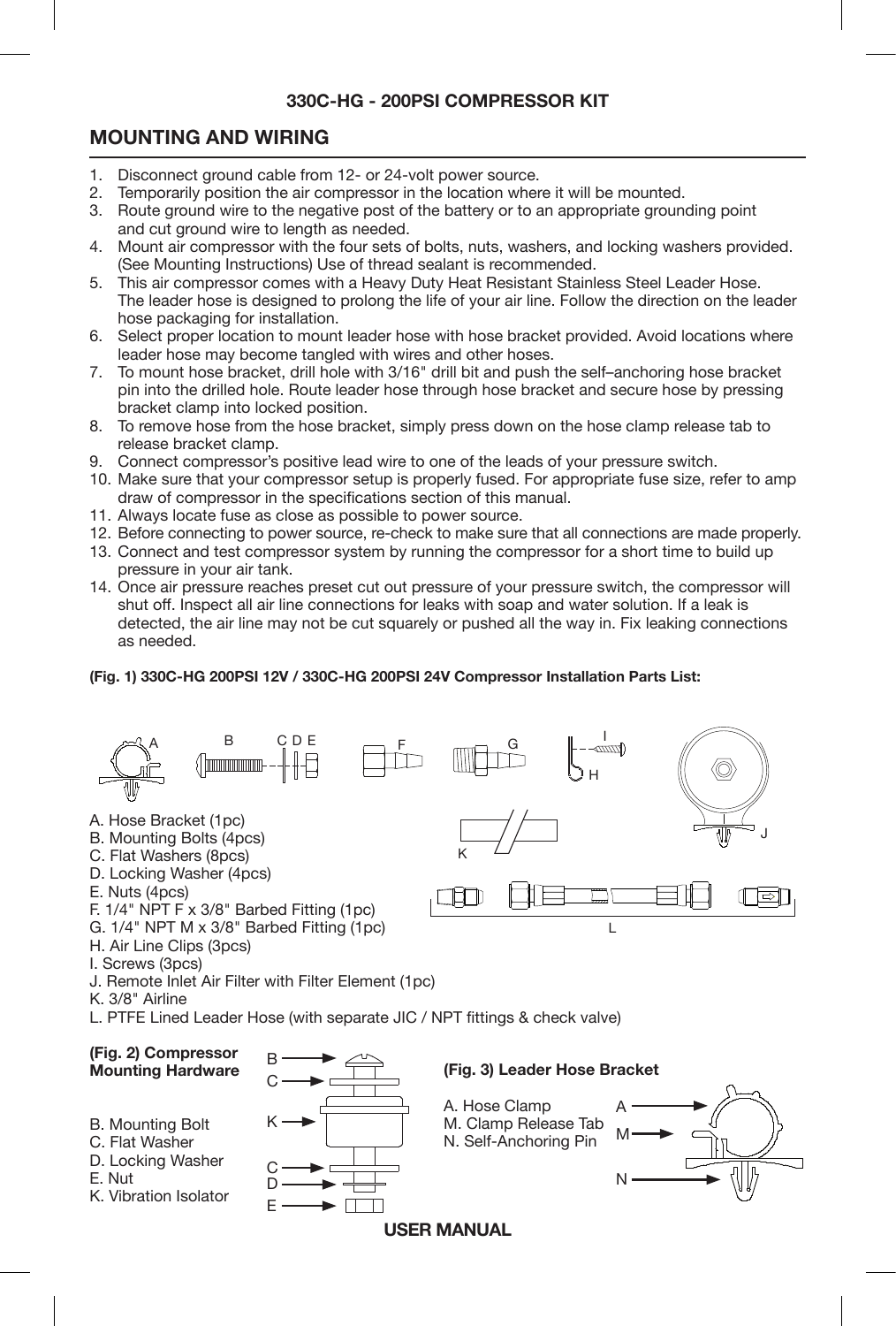# **OPERATING INSTRUCTIONS**

- 1. IMPORTANT: Always operate the compressor at or below the MAXIMUM PRESSURE RATING of the compressor. Please refer to Application & Specifications Sections of this manual for details.
- 2. Always observe the MAXIMUM DUTY CYCLE of the air compressor. Refer to Compressor Applications and Specifications Sections of this manual for details. Operation exceeding maximum pressure ratings and/or duty cycle will result in damage to the air compressor.
- 3. Your air compressor is equipped with an AUTOMATIC THERMAL OVERLOAD PROTECTOR. This feature is designed to protect the air compressor from overheating and causing permanent damage to your air compressor. The thermal overload protector will automatically cut power to your air compressor should the internal operating temperature of the air compressor rise above safe levels during excessive use.
- 4. Should at any time during use, your air compressor automatically shuts off; do not attempt to restart the air compressor. Turn off power and allow unit to cool for about 30 minutes. This will allow the Thermal Overload Protector to reset so you can safely resume use of the air compressor.
- 5. To prevent discharge of battery (power source), always supply charging voltage to enhance performance. (12-volt charging voltage up to 13.8 volts & 24-volt charging voltage up to 28 volts).
- 6. Only operate compressor in well ventilated areas.
- 7. The use of a relay is strongly recommended for installation of this compressor. (40-amp relay value or higher).

# **MAINTENANCE & REPAIRS**

- 1. Periodically check all electrical and fittings connections. Clean and tighten as needed.
- 2. Periodically check all mounting screws. Tighten as needed.
- 3. Replace air filter element periodically. Replacement frequency depends on operating frequency and operating environment. For frequent use in dusty environment, we recommend that you replace air filter element at least once a month.
- 4. Regularly clean dust and dirt from compressor cooling fins and motor housing.
- 5. Your air compressor is equipped with a permanently lubricated, maintenance free motor. Never try to lubricate the compressor.
- 6. All repairs should be performed by Manufacturer or Manufacturer's Authorized Service Agent only.

#### **CAUTION:**

Never touch the air compressor or fittings connected to the air compressor with bare hands during or immediately after use. The leader hose and fittings connected to leader hose will become very HOT during and after use. If necessary, wear heat resistant gloves to handle fittings, air line, and leader hose.

# **SPECIFICATIONS**

• Part No. 33035 / 330C-HG-200PSI 12V Compressor Kit (CE Spec.)

| 12 Volts                       |
|--------------------------------|
| 14 Amps                        |
| 20 Amps                        |
| Permanent Magnetic             |
| 1/4                            |
| 200 PSI                        |
| 100%                           |
| 50%                            |
| 200 PSI                        |
| 158°F                          |
| $-40^{\circ}$ F                |
| Yes                            |
| $9"L \times 4"W \times 6.75H"$ |
| 8.25 Lbs.                      |
|                                |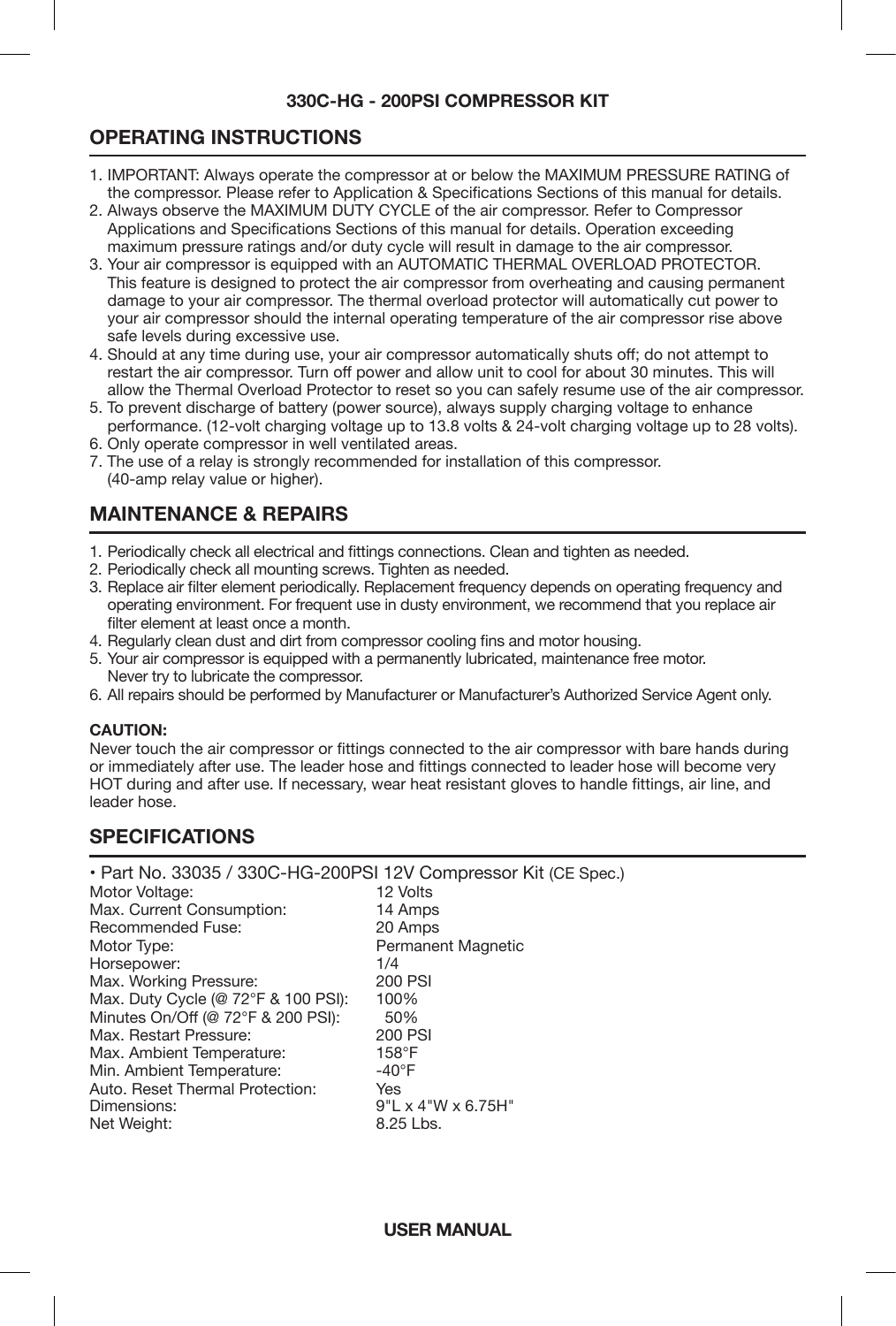• Part No. 33038 / 330C-HG 200PSI 24V Compressor Kit (CE Spec.) Motor Voltage: 24 Volts<br>
Max. Current Consumption: 8 Amps Max. Current Consumption: 8 Amps<br>Recommended Fuse: 15 Amps Recommended Fuse:<br>Motor Type: Permanent Magnetic<br>1/4 Horsepower: 1/4<br>
Max. Working Pressure: 200 PSI Max. Working Pressure: Max. Duty Cycle (@ 72°F & 100 PSI): 100%<br>Minutes On/Off (@ 72°F & 200 PSI): 50% Minutes On/Off (@ 72°F & 200 PSI): 50%<br>Max. Restart Pressure: 200 PSI Max. Restart Pressure: 200 P<br>Max. Ambient Temperature: 158°F Max. Ambient Temperature: 158°F<br>Min. Ambient Temperature: 140°F Min. Ambient Temperature:  $-40^{\circ}$ <br>Auto. Reset Thermal Protection: Yes Auto. Reset Thermal Protection:<br>Dimensions: 9"L x 4"W x 6.75H"<br>8.25 Lbs Net Weight: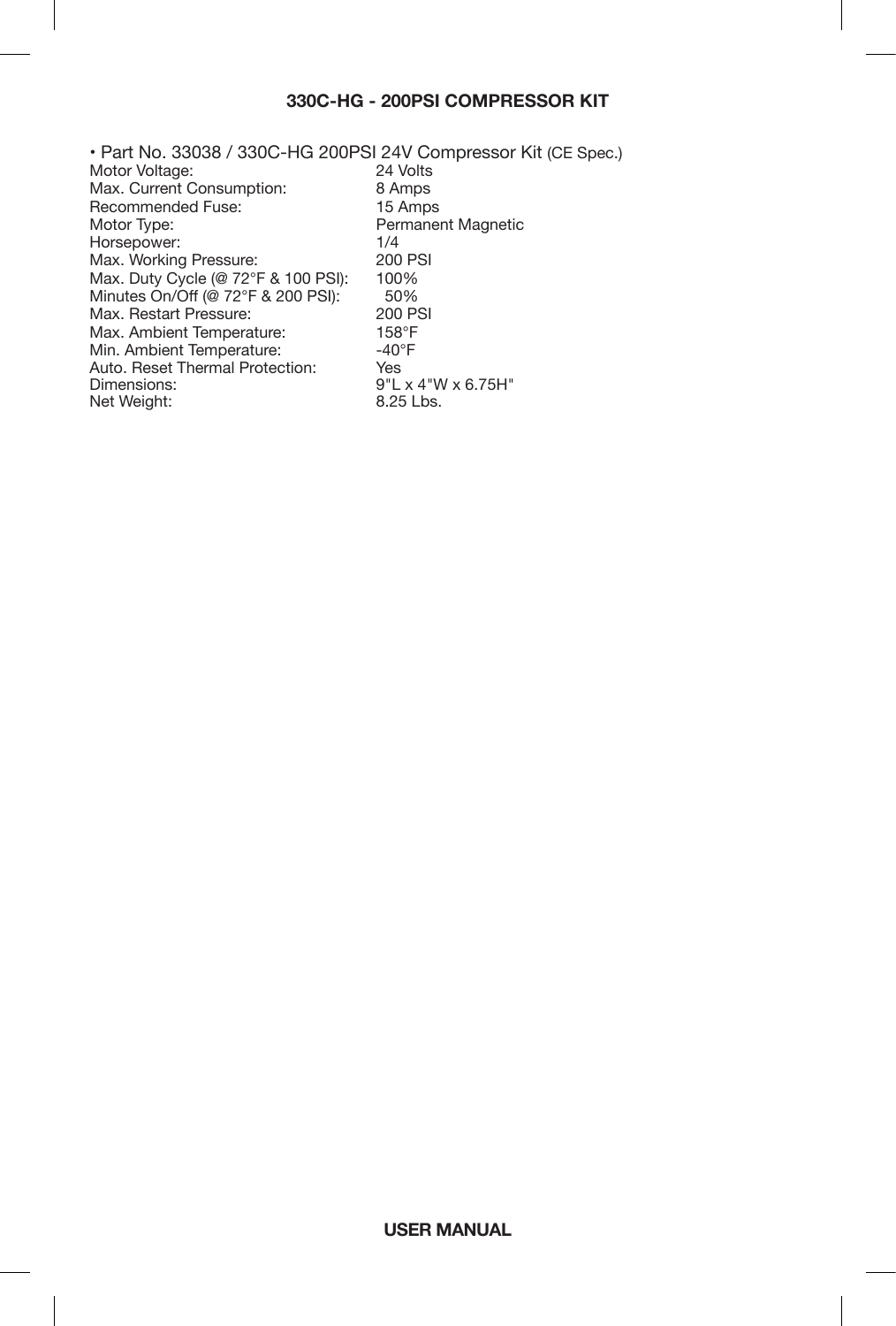# **COMPRESSOR APPLICATION GUIDE**

To ensure that you get the highest level of satisfaction from your compressor's performance, refer to information below:

| <b>VIAIR COMPRESSOR REFERENCE CHART</b>                           |                |                   |
|-------------------------------------------------------------------|----------------|-------------------|
| COMPRESSOR SERIES MAX. WORKING                                    |                | <b>DUTY CYCLE</b> |
|                                                                   | PRESSURE       | (100 PSI @ 72°F)  |
| 090 SERIES                                                        | 120 PSI        | 9%                |
| 092 SERIES                                                        | 120 PSI        | 9%                |
| 095 SERIES                                                        | 120 PSI        | 9%                |
| 097 SERIES                                                        | 130 PSI        | 10%               |
| 098 SERIES                                                        | 130 PSI        | 10%               |
| 100 SERIES                                                        | 130 PSI        | 15%               |
| 250 IG SERIES                                                     | 150 PSI        | 100%              |
| 275 SERIES                                                        | 150 PSI        | 25%               |
|                                                                   | 150 PSI        | 30%               |
| 280 SERIES<br>325 SERIES<br>330 IG SERIES<br>330 IG SERIES-200PSI | 150 PSI        | 33%               |
|                                                                   | 150 PSI        | 100%              |
|                                                                   | 200 PSI        | 100% @100 PSI     |
|                                                                   |                | 50% @200 PSI      |
| 350 SERIES                                                        | 150 PSI        | 100%              |
| 380 SERIES                                                        | 200 PSI        | 100%              |
|                                                                   |                | 55% @200 PSI      |
| 400 SERIES                                                        | 150 PSI        | 33%               |
| 420 SERIES                                                        | 150 PSI        | 33%               |
| 425 SERIES                                                        | <b>175 PSI</b> | 33% @175 PSI      |
|                                                                   |                | 50%               |
| 444 SERIES                                                        | 200 PSI        | 100%              |
|                                                                   |                | 50% @200 PSI      |
| 450 SERIES<br>450 SERIES<br>450 IG SERIES                         | 150 PSI        | 100%              |
|                                                                   | 150 PSI        | 100%              |
| 460 SERIES                                                        | 150 PSI        | 100%              |
| 480 SERIES                                                        | 200 PSI        | 100%              |
|                                                                   |                | 50% @200 PSI      |
| 485 SERIES                                                        | 200 PSI        | 100%              |
|                                                                   |                | 100% @200 PSI     |

### **ABOUT COMPRESSOR DUTY CYCLE:**

Duty cycle refers to the amount of time a compressor can be
operated in a given time period at 100 PSI, and a standard ambient temperature of 72° F. It is commonly expressed in percentage format: Compressor on time  $\div$  (on time  $+$  off time) = Duty Cycle %.

| <b>MINUTES ON /</b>      |
|--------------------------|
| <b>MINUTES OFF</b>       |
| 5 Min. On / 55 Min. Off  |
| 6 Min. On / 54 Min. Off  |
| 9 Min. On / 51 Min. Off  |
| 12 Min. On / 48 Min. Off |
| 15 Min. On / 45 Min. Off |
| 18 Min. On / 42 Min. Off |
| 20 Min. On / 40 Min. Off |
| 30 Min. On / 30 Min. Off |
| 1 Hour Run Time          |
|                          |

**NOTE:** All compressors, regardless of rated duty cycle, require sufficient rest time in between cycles to allow for partial or complete heat dissipation. Heat dissipation rates may vary depending on ambient temperatures and operating conditions.

#### **ABOUT RATED WORKING PRESSURE:**

**USER MANUAL** To ensure trouble free service life of your compressor, always operate compressor within rated working pressure of the compressor. Never use a pressure switch with a higher cut-off pressure than compressor's rated working pressure.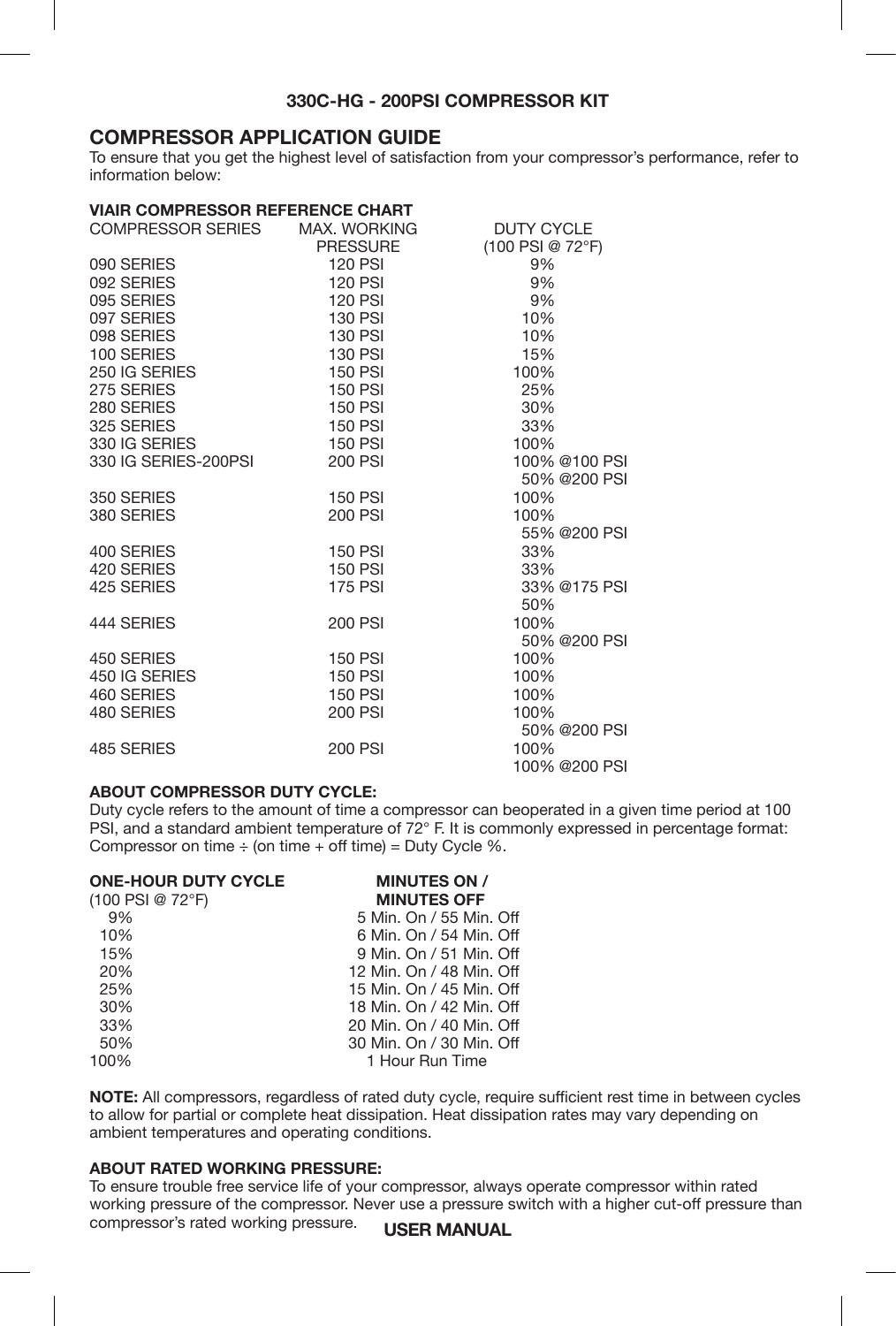# **TROUBLESHOOTING GUIDE:**

| Tank pressure drops when<br>compressor (s) shut off                              | 1. Loose drain cock<br>2. Check valve leaking<br>3. Loose connections                                                     | 1. Tighten drain cock<br>2. Replace check valve or<br>compressor(s)<br>3. Check all connections with<br>soap and water solution<br>and tighten                                                                                                                                                                 |
|----------------------------------------------------------------------------------|---------------------------------------------------------------------------------------------------------------------------|----------------------------------------------------------------------------------------------------------------------------------------------------------------------------------------------------------------------------------------------------------------------------------------------------------------|
| Compressor runs<br>continuously and air flow<br>lower than normal                | 1. Excessive air usage<br>2. Loose connections<br>3. Worn piston ring or inlet<br>valve.<br>4. Clogged air filter element | 1. Decrease air usage<br>2. Check all connections with<br>soap and water solution<br>and tighten.<br>3. Repair or replace compressor<br>4. Replace air filter element                                                                                                                                          |
| Compressor runs<br>continuously causing<br>safety valve (if equipped)<br>to open | 1. Bad pressure switch<br>2. Defective safety valve                                                                       | 1. Replace pressure switch<br>2. Replace safety valve                                                                                                                                                                                                                                                          |
| Excessive moisture<br>in discharge                                               | 1. Excessive water in air tank<br>2. High humidity                                                                        | 1. Drain tank, tilt tank to drain.<br>Drain tank more frequently<br>2. Move compressor to area<br>with less humidity, or use air<br>line filter.                                                                                                                                                               |
| Compressor will not run                                                          | 1. No power, or power switch<br>in OFF position<br>2. Blown fuse<br>3. Motor overheats<br>4. Faulty pressure switch.      | 1. Make sure compressor<br>switch is ON<br>2. Disconnect compressors<br>from power source, replace<br>fuse. (Refer to Specifications<br>section for correct fuse<br>amperage.)<br>3. Let compressors cool off for<br>about 30 Minutes to allow<br>thermal overload switch reset.<br>4. Replace pressure switch |
| Thermal overload<br>protector cuts<br>out repeatedly                             | 1. Lack of proper ventilation or<br>ambient temperature too high<br>2. Compressor valves failed                           | 1. Move compressor to well<br>ventilated area, or area with<br>lower ambient temperature<br>2. Repair or replace compressor                                                                                                                                                                                    |
| Excessive knocking<br>or rattling                                                | 1. Loose mounting bolts<br>2. Worn bearing on eccentric or<br>motor shaft<br>3. Cylinder or piston ring is worn           | 1. Tighten mounting bolts<br>2. Repair or replace compressor<br>3. Repair or replace compressor                                                                                                                                                                                                                |

#### **CAUTION: NEVER DISASSEMBLE COMPRESSOR WHILE COMPRESSOR IS PRESSURIZED.**